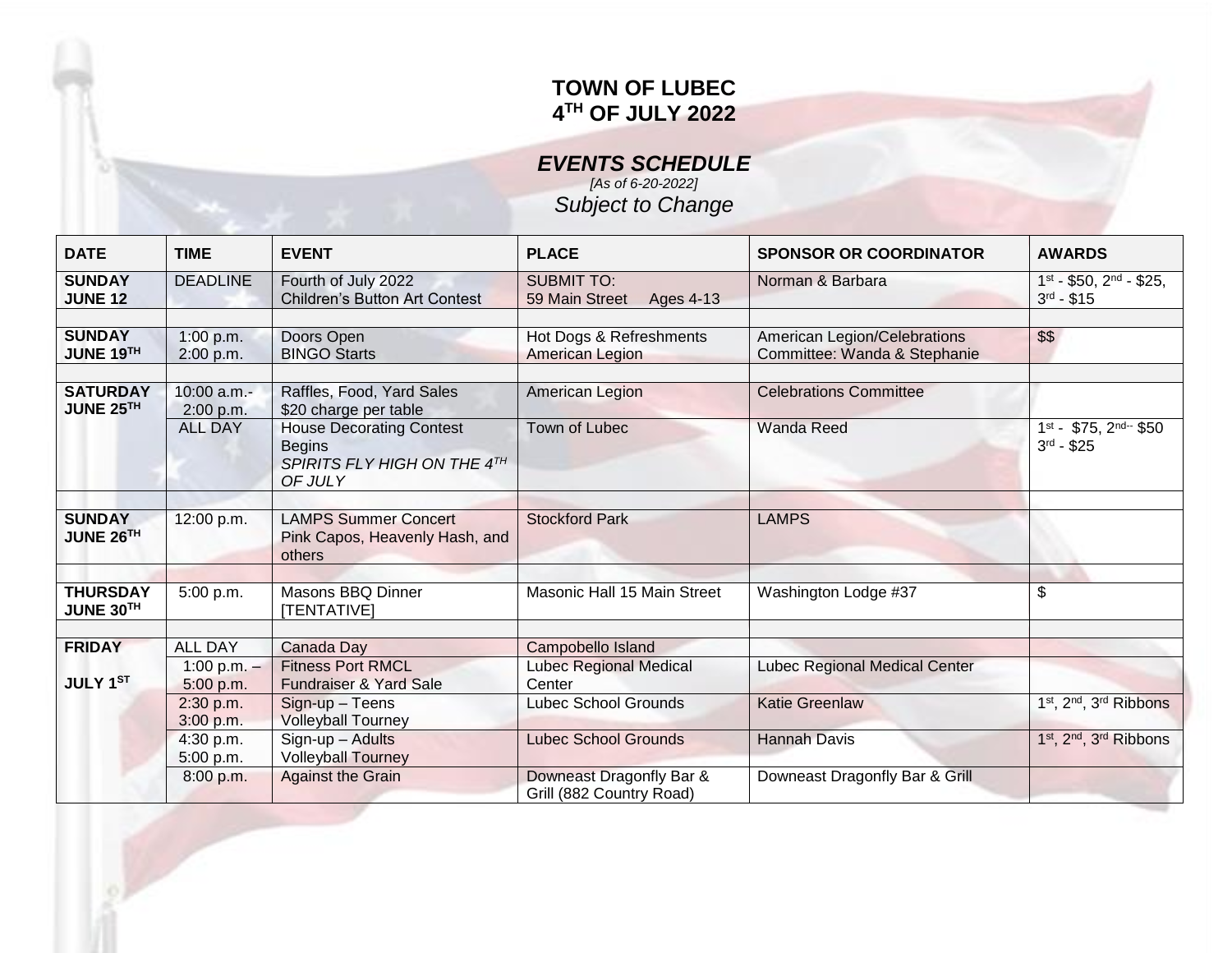| <b>DATE</b>     | <b>TIME</b>                    | <b>EVENT</b>                                                             | <b>PLACE</b>                                         | <b>SPONSOR OR COORDINATOR</b>                                | <b>AWARDS</b>                                               |
|-----------------|--------------------------------|--------------------------------------------------------------------------|------------------------------------------------------|--------------------------------------------------------------|-------------------------------------------------------------|
|                 |                                |                                                                          |                                                      |                                                              |                                                             |
|                 | 8:00 a.m. -                    | Lubec Women's Club                                                       | Lubec School Cafeteria                               | <b>Lubec Women's Club</b>                                    |                                                             |
| <b>SATURDAY</b> | 12:00 p.m.                     | Annual July 4 <sup>th</sup> Yard Sale                                    |                                                      |                                                              |                                                             |
| <b>JULY 2ND</b> | $10:00$ a.m. $-$<br>12:00 p.m. | <b>Lubec Farmers Market</b>                                              | <b>Water Street</b>                                  |                                                              |                                                             |
|                 | 10:00 a.m.-                    | Lubec Book Sale                                                          | <b>Lubec Memorial Library</b>                        | <b>Lubec Memorial Library</b>                                |                                                             |
|                 | 4:00 p.m.                      |                                                                          | 55 Water Street                                      |                                                              |                                                             |
|                 | $10:00$ a.m.-<br>12:00 p.m.    | Children's Crafts & Activities,<br><b>Face Paintings</b>                 | <b>LCOC</b><br><b>Lubec School Grounds</b>           | Stephanie Saunders & Alison Noiles<br>Alyssa & Jade Greenlaw |                                                             |
|                 | 10:00 a.m.-                    | <b>Pretty Baby Contest</b>                                               | <b>LCOC</b>                                          |                                                              | 1st, 2nd, 3rd Ribbons                                       |
|                 | 11:00 a.m.                     | 0-6mos/6mos-1yr/<br>1yr-2yr/2yr-3yr                                      | <b>Lubec School Grounds</b>                          |                                                              |                                                             |
|                 | 11:00 a.m.                     | Children's Red, White & Blue<br><b>Star Hunt</b><br>Ages 4-6, 7-9, 10-12 | <b>LCOC</b><br><b>Lubec School Grounds</b>           | Barbara & Norman                                             | \$ for Stars Found                                          |
|                 | 11:00 a.m.                     | <b>Fish Chowder Lunch</b>                                                | <b>West Lubec Methodist Church</b>                   | <b>West Lubec Methodist Church</b>                           |                                                             |
|                 | $12:00 p.m. -$<br>1:00 p.m.    | Jellybean Contest                                                        | <b>Lubec School Grounds</b>                          | Stephanie Saunders & Mike Sawtelle                           |                                                             |
|                 | 1:00 p.m. $-$<br>3:00 p.m.     | Children's Bingo - Ages 4-12                                             | <b>LCOC</b><br><b>Lubec School Grounds</b>           | Seavey-Greenlaw Families                                     | <b>Assorted Prizes</b>                                      |
|                 | 1:00 p.m.-<br>3:00 p.m.        | <b>Orange River Band Tribute</b><br>Finger Foods & Desserts              | American Legion                                      | <b>Celebrations Committee</b>                                |                                                             |
|                 | $2:00 p.m. -$<br>3:00 p.m.     | <b>Frog Jumping Contest</b><br><b>BRING YOUR OWN FROG</b>                | <b>Lubec School Grounds</b>                          |                                                              | 1 <sup>st</sup> , 2 <sup>nd</sup> , 3 <sup>rd</sup> Ribbons |
|                 | $3:00 p.m. -$<br>4:00 p.m.     | <b>Everyone Loves Pirates</b><br><b>Puppet Show</b>                      | <b>Stockford Park</b>                                | <b>Frogtown Mountain Puppeteers</b>                          |                                                             |
|                 | 8:00 p.m.                      | <b>Tyler Healey</b>                                                      | Downeast Dragonfly Bar &<br>Grill (882 Country Road) | Downeast Dragonfly Bar & Grill                               |                                                             |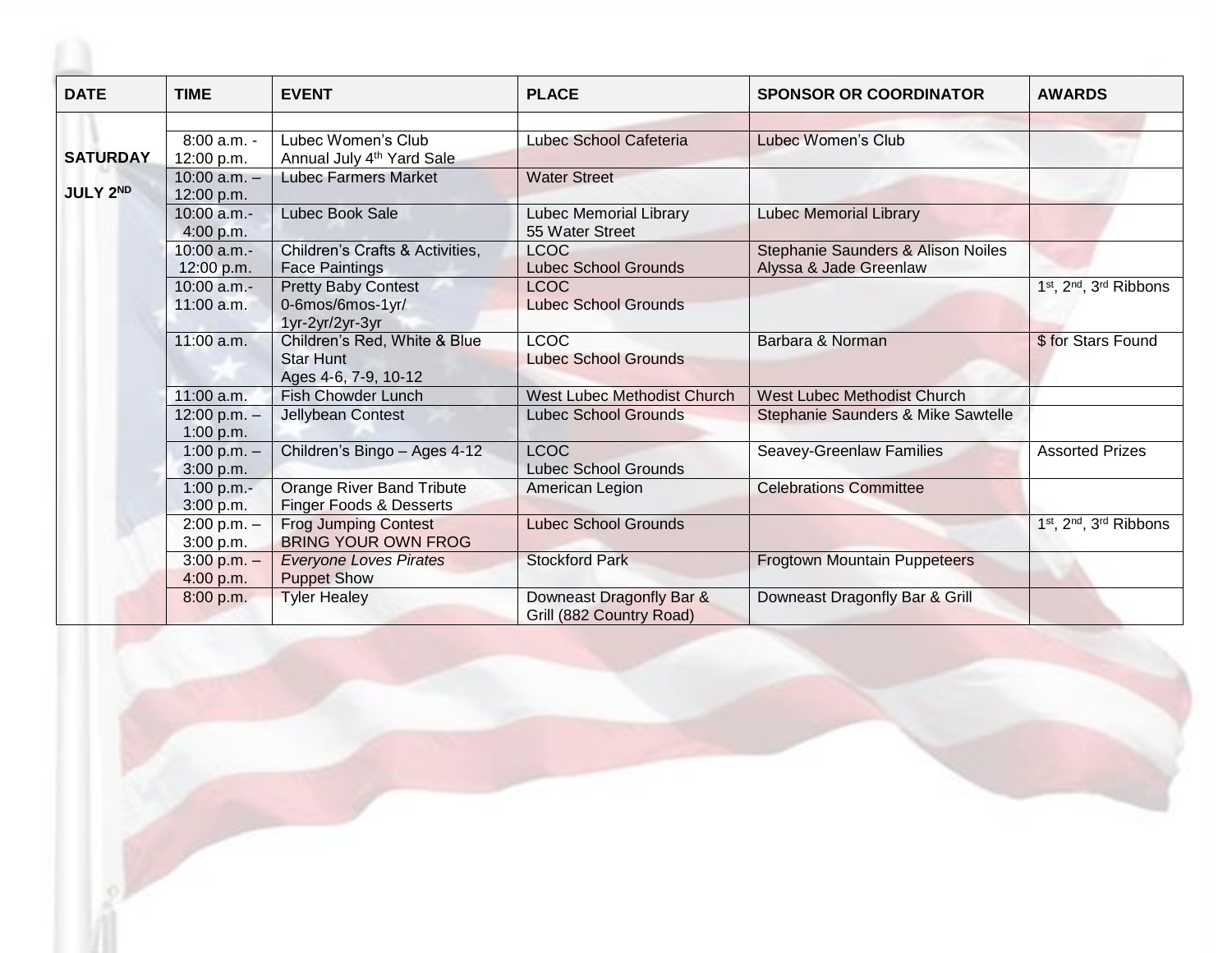| <b>DATE</b>     | TIME                               | <b>EVENT</b>                                                                | <b>PLACE</b>                                         | <b>SPONSOR OR COORDINATOR</b>                        | <b>AWARDS</b>                                               |
|-----------------|------------------------------------|-----------------------------------------------------------------------------|------------------------------------------------------|------------------------------------------------------|-------------------------------------------------------------|
| <b>SUNDAY</b>   | $10:00$ a.m.-<br>4:00 p.m.         | <b>Book Sale</b>                                                            | <b>Lubec Memorial Library</b><br>55 Water Street     | <b>Lubec Memorial Library</b>                        |                                                             |
| <b>JULY 3RD</b> | $11:00$ a.m. $-$<br>Until sold out | FOOD:<br>Hot dogs, Cotton Candy, Water,                                     | <b>Lubec School Grounds</b><br><b>Stockford Park</b> | <b>Celebrations Committee &amp; Other</b><br>Vendors |                                                             |
|                 |                                    | Sodas, & Chips<br>Sully's by the Sea                                        | Eastland Motel 385 County Rd                         | Sully's by the Sea                                   |                                                             |
|                 | $9:00$ a.m. -<br>12:00 p.m.        | Lubec Women's Club<br>Annual July 4 <sup>th</sup> Sale FREE DAY             | Lubec School Cafeteria                               | Lubec Women's Club                                   |                                                             |
|                 | $10:00$ a.m. -<br>10:30 a.m.       | Sign-up & Practice for Jr.<br><b>Cornhole Toss</b>                          | <b>Stockford Park</b>                                | <b>Jesse Reed</b>                                    |                                                             |
|                 | 10:30 a.m.-<br>12:00 p.m.          | Jr. Corn Hole Toss                                                          | <b>Stockford Park</b>                                | <b>Jesse Reed</b>                                    | 1st, 2nd, 3rd Medals                                        |
|                 | 12:00 p.m.-<br>1:30 p.m.           | Sign up &<br><b>Adult Corn Hole Toss</b>                                    | <b>Stockford Park</b>                                | Leo McGonigal & Justin Foley                         | 1st, 2nd, 3rd Medals                                        |
|                 | $1:00 p.m. -$<br>3:00 p.m.         | Horseshoe Tournament<br>$1:00$ p.m. - Check-in<br>1:30 p.m. - Contest Start | <b>Stockford Park</b>                                | Andy Kosciesza                                       | 1st, 2nd, 3rd Medals                                        |
|                 | 3:00 p.m.                          | <b>Adult Co-ed Softball Tourney</b>                                         | <b>Lubec School Grounds</b>                          | <b>Lindsay Davis</b>                                 | 1 <sup>st</sup> , 2 <sup>nd</sup> , 3 <sup>rd</sup> Ribbons |
|                 | 5:00 p.m.                          | Steele Hill Band & Lamplighters                                             | <b>Stockford Park</b>                                | <b>LAMPS/Celebrations Committee</b>                  |                                                             |
|                 | 8:00 p.m.                          | Karaoke                                                                     | Downeast Dragonfly Bar &<br>Grill (882 Country Road) | Downeast Dragonfly Bar & Grill                       |                                                             |
|                 | <b>DUSK</b>                        | <b>Fitzy's Fireworks Display</b>                                            | <b>Brownsville</b>                                   | <b>Fitzsimmons Family</b>                            |                                                             |

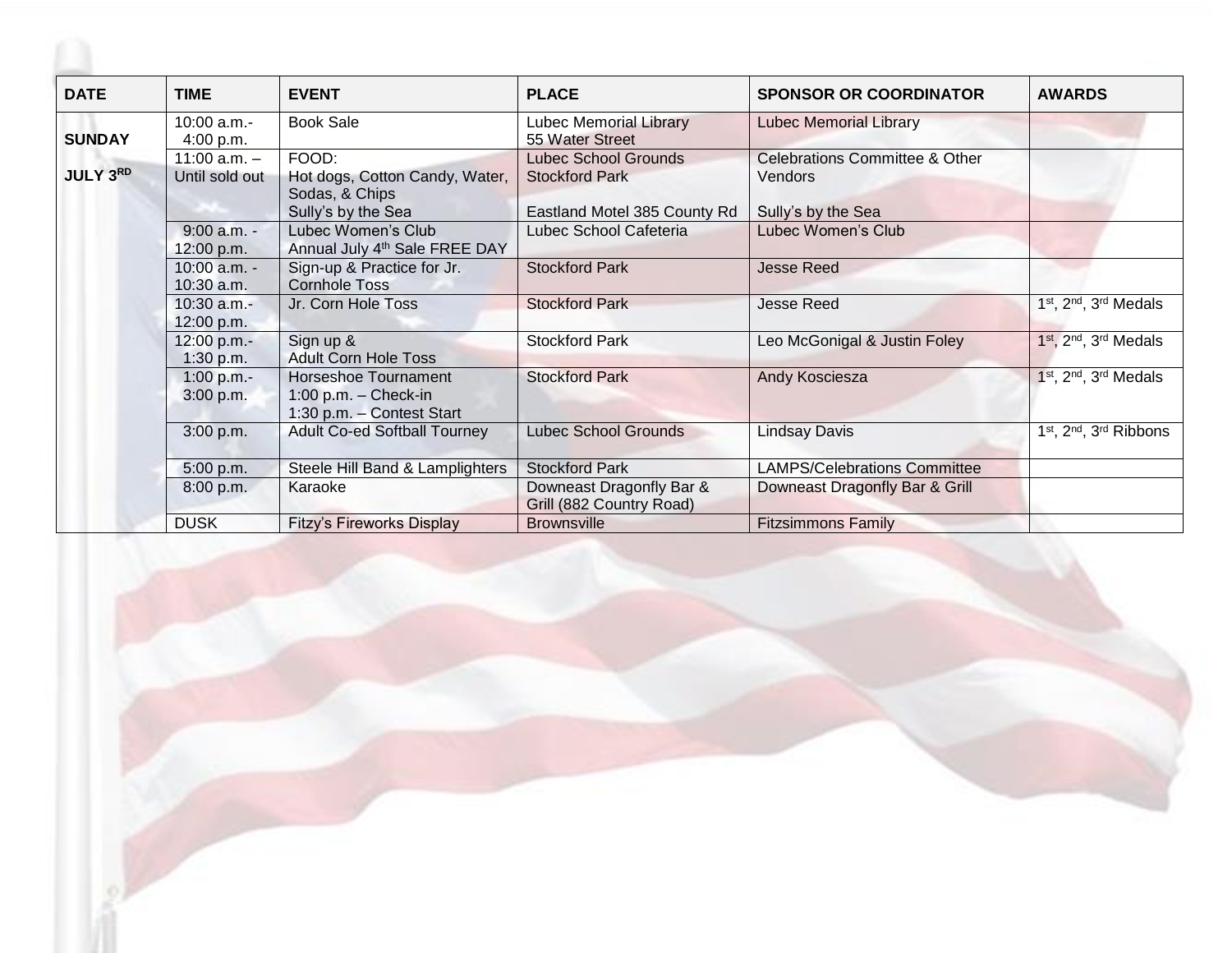| <b>DATE</b>     | <b>TIME</b>                    | <b>EVENT</b>                                                                                                                                | <b>PLACE</b>                                     | <b>SPONSOR OR</b><br><b>COORDINATOR</b>                                                                   | <b>AWARDS</b>                           |
|-----------------|--------------------------------|---------------------------------------------------------------------------------------------------------------------------------------------|--------------------------------------------------|-----------------------------------------------------------------------------------------------------------|-----------------------------------------|
| <b>MONDAY</b>   | $11:00$ a.m. $-$               | FOOD: Hot dogs, Cotton Candy, Water,                                                                                                        | <b>Lubec School Grounds</b>                      | Celebrations Committee-Anne,                                                                              |                                         |
|                 | Until sold out                 | Sodas, Chips, Chili, Fried Dough                                                                                                            |                                                  | Diane, Joe, Jade, Alyssa,                                                                                 |                                         |
| <b>JULY 4th</b> |                                | Sully's by the Sea                                                                                                                          | <b>Flat Iron Corner</b>                          | Stephanie<br>Sully's by the Sea                                                                           |                                         |
|                 | ON TIDE                        | <b>Rubber Ducky Race</b>                                                                                                                    | <b>Lubec Narrows</b>                             | Danny Fitzsimmons                                                                                         | 50% of \$\$\$ Raised                    |
|                 | 8:30 a.m.                      | LINEUP: Carriage, Motorized, Wagon,<br><b>Bike, Trike Contests</b>                                                                          | <b>Lubec School Grounds</b>                      |                                                                                                           |                                         |
|                 | $9:00$ a.m.                    | <b>2022 PARADE:</b><br>Carriage, Motor, Wagon, Bike, Trike<br>Contests                                                                      | <b>Lubec School Grounds</b>                      | Wanda Reed, Natalie Bilski, &<br><b>Alison Noiles</b>                                                     | 1st, 2nd, 3rd Medals                    |
|                 | 10:00 a.m.-<br>1:00 p.m.       | <b>Book Sale</b>                                                                                                                            | <b>Lubec Memorial Library</b><br>55 Water Street | <b>Lubec Memorial Library</b>                                                                             |                                         |
|                 | 10:00 a.m.                     | Foot Races-<br><b>Females</b><br>Ages 4-6, 7-11, 12-16, 17+<br><b>Males</b><br>Ages 4-6, 7-11, 12-16, 17+                                   | <b>Lubec School Grounds</b>                      | Sponsor; Eaton Enterprises<br>Cindy & Bubba Eaton,<br>Sonja Kinney,<br>Don Farrell,<br>Selena Fitzsimmons | 1st, 2nd, 3rd Medals                    |
|                 | 11:00 a.m.                     | Lion's BBQ                                                                                                                                  | Masons 15 Main Street                            | Lubec Lion's Club                                                                                         |                                         |
|                 | $11:00$ a.m. $-$<br>12:00 p.m. | <b>Bubble Gum Blowing-KIDS</b><br><b>Watermelon Eating Contests-KIDS</b>                                                                    | <b>Lubec School Grounds</b>                      | The Lord Boys                                                                                             | 1st, 2nd, 3rd Medals                    |
|                 | 12:30 p.m.                     | <b>LINEUP: Fourth of July Parade</b>                                                                                                        | <b>Lubec School Grounds</b>                      | Natalie & Wanda                                                                                           |                                         |
|                 | 1:00 p.m.                      | <b>2022 PARADE:</b><br>Spirits Fly High on the 4th of July<br><b>Special Guests &amp;</b><br><b>Revolutionary Reenactors</b>                | Start & Finish:<br><b>Lubec School Grounds</b>   | <b>Grand Marshal: Orange River</b><br><b>Band</b>                                                         | \$\$\$ Prizes                           |
|                 | 2:00 p.m.                      | <b>Pet Show</b><br>Largest, Smallest, Most Unusual, Most<br>Talented, Best Manners, Best Groomed,<br><b>Best Costume, Fluffiest, Cutest</b> | <b>Lubec School Grounds</b>                      | <b>Alison Noiles</b><br><b>Christine Keene</b>                                                            | <b>Ribbons</b>                          |
|                 | $3:00 p.m. -$<br>5:30 p.m.     | Fundy Bay Races/Boat/Sea Doo-Jet<br>Skis/Kayaks/Canoes                                                                                      | Johnson Bay                                      | Danny Fitzsimmons                                                                                         | 1st, 2nd, 3rd Medals                    |
|                 | 5:30 p.m.                      | <b>LINEUP:</b><br>Lubec 4 <sup>th</sup> of July Shirttail Parade                                                                            | <b>Lubec School Grounds</b>                      | Natalie Bilski & Wanda Reed                                                                               |                                         |
|                 | 6:00 p.m.                      | <b>PARADE:</b><br>Lubec 4 <sup>th</sup> of July Shirttail & Pet Parade                                                                      | Start & Finish:<br><b>Lubec School Grounds</b>   |                                                                                                           | \$\$\$ Prizes                           |
|                 | 7:00 p.m.                      | <b>House Decorating Winners Announced</b>                                                                                                   | Town of Lubec                                    | Wanda Reed                                                                                                | 1st - \$75, 192nd -<br>$$50, 3rd - $25$ |
|                 | 7:00 p.m.                      | 4 <sup>th</sup> of July Shellfish Raffle Drawing<br>2 Drawings of 12 lb. Buckets of Clams +<br>10 Lobsters<br>\$1.00 / Ticket or 6 / \$5.00 | <b>Lubec School Grounds</b>                      | Danny Fitzsimmons<br>Debbie Fenton<br>Shelly Jones                                                        |                                         |